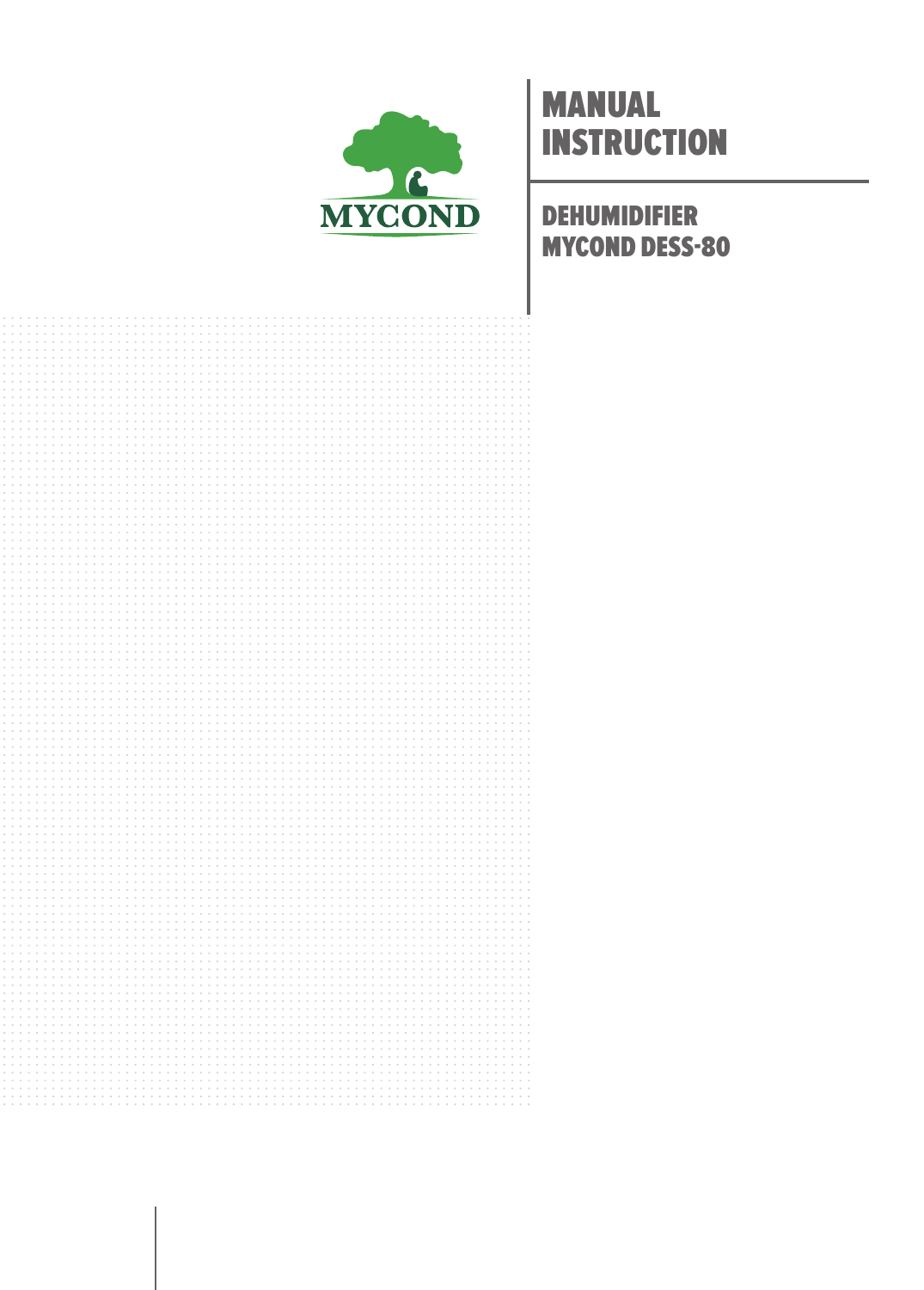# 1. GENERAL USE OF THE ADSORPTION DRYER

MYCOND DESS-80 adsorption dehumidifiers are normally used where dry air is essential for the various manufacturing processes for the chemical, pharmaceutical and food or confectionary industry or where a dry environment is needed for the storage and handling of moisture-sensitive products and raw materials. Tried and proven air drying by means of adsorption is highly flexible when it comes to remedying air humidity problems. It gives the user independent control of the air humidity, which makes it possible to achieve much lower dew points than refrigeration drying. The devices are intended for use in occupied and unoccupied indoor rooms. When used outdoors, the units must be protected against the effects of weather.

The dehumidifier works in a continuous process made up of two air flows with different flow rates (ratio of 3:1). The greater air flow (process air) is dried when it passes through the dehumidifier, while the smaller regeneration air flow is used to heat the rotor material and remove the adsorbed moisture from the desiccant. Moisture removed from the process air is transferred to the regeneration air by the slow turning of the rotor.

### 2. SETTING UP THE DEVICES

#### **Note:**

- 1. There are two handles on the side of the MYCOND DESS-80 as well as a handhold depression on the top. They are used exclusively for carrying the compressor.
- 2. The units must be secured against rolling away or slipping during transport. Never stack more than 3 dryers on top of each other.
- 3. When set-up close to stairs or ledges, the units must be secured against rolling away or tipping.
- 4. If possible, only put the units in rooms that are not constantly in use by people.
- 5. Prevent any tripping hazards caused by placement of the hoses. Consider hanging the hoses up in public areas.
- 6. The dryers must have a power supply with 16 A fuse protection. The use of a starting current limiter is recommended in old buildings in order to prevent premature triggering of fuses.
- 7. The electrical connection must be protected with a residual current operated circuit breaker (30 mA).
- 8. Under no circumstances is there to be an explosive atmosphere in the application area.

### INSTALLATION

To exclude recirculation, care must be given during the installation to ensure that the emitted humid regeneration air or the dried air is not drawn in again by the dehumidifier. Cold process air with relatively high humidity can cause condensation inside the dehumidifier at the humid air outlet. Due to the high moisture content at the humid air outlet, condensation can occur inside the pipe. We recommending installing the pipe at the humid air outlet at an angle

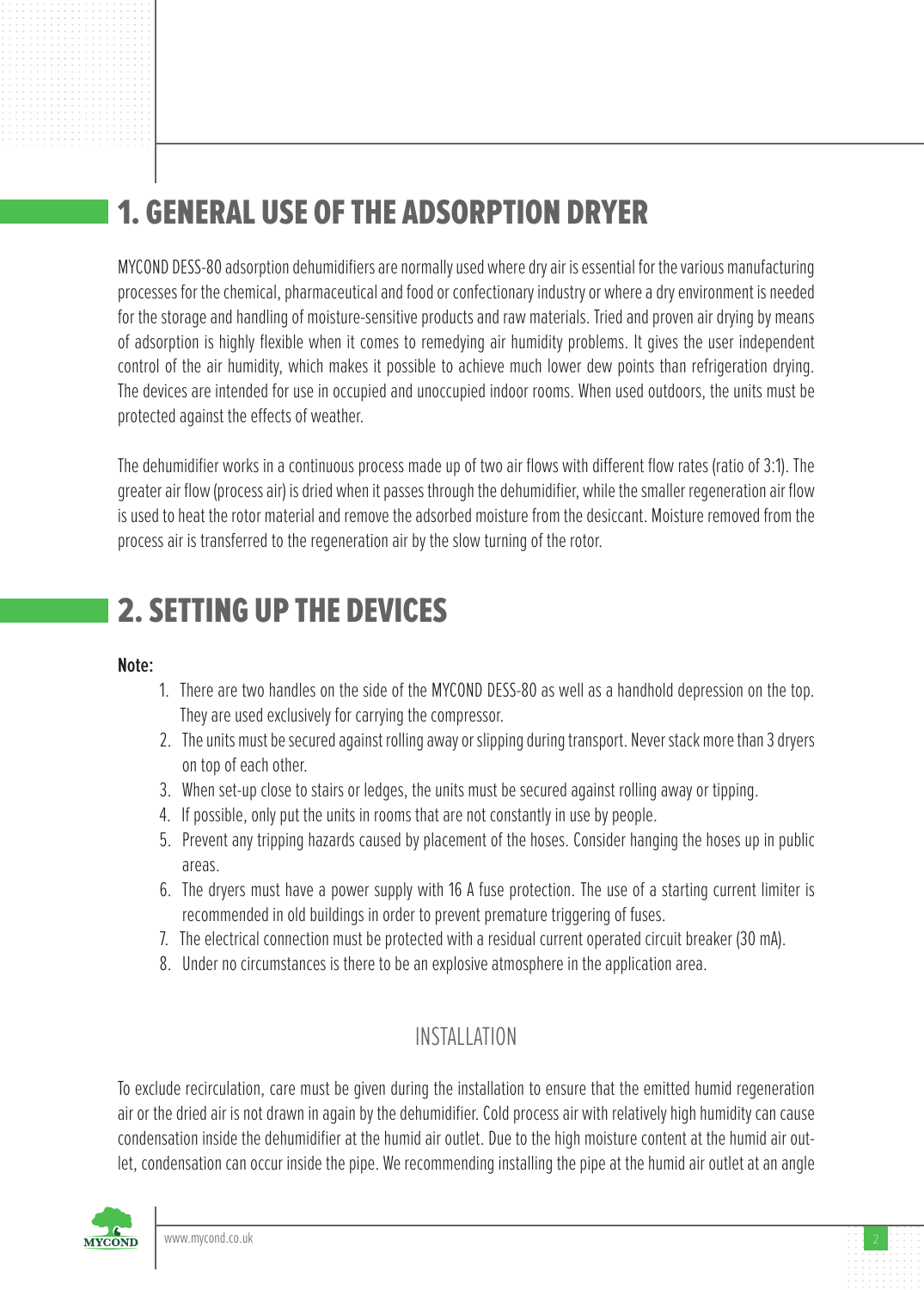so that condensate cannot flow back into the dehumidifier. If a rising air duct cannot be avoided, then a low point must be specifically equipped with drainage, and the exhaust air pipe should be insulated. Pipeline pressure losses affect the capacity of the dehumidifier. Lower pressure loss results in better capacity. The capacities for different static pressures and dimensions of the installed pipelines can be found in the datasheet.

### **Connection possibilities on the front of the device**



Air outlet / dry air

#### **Connection possibilities on the back of the device**





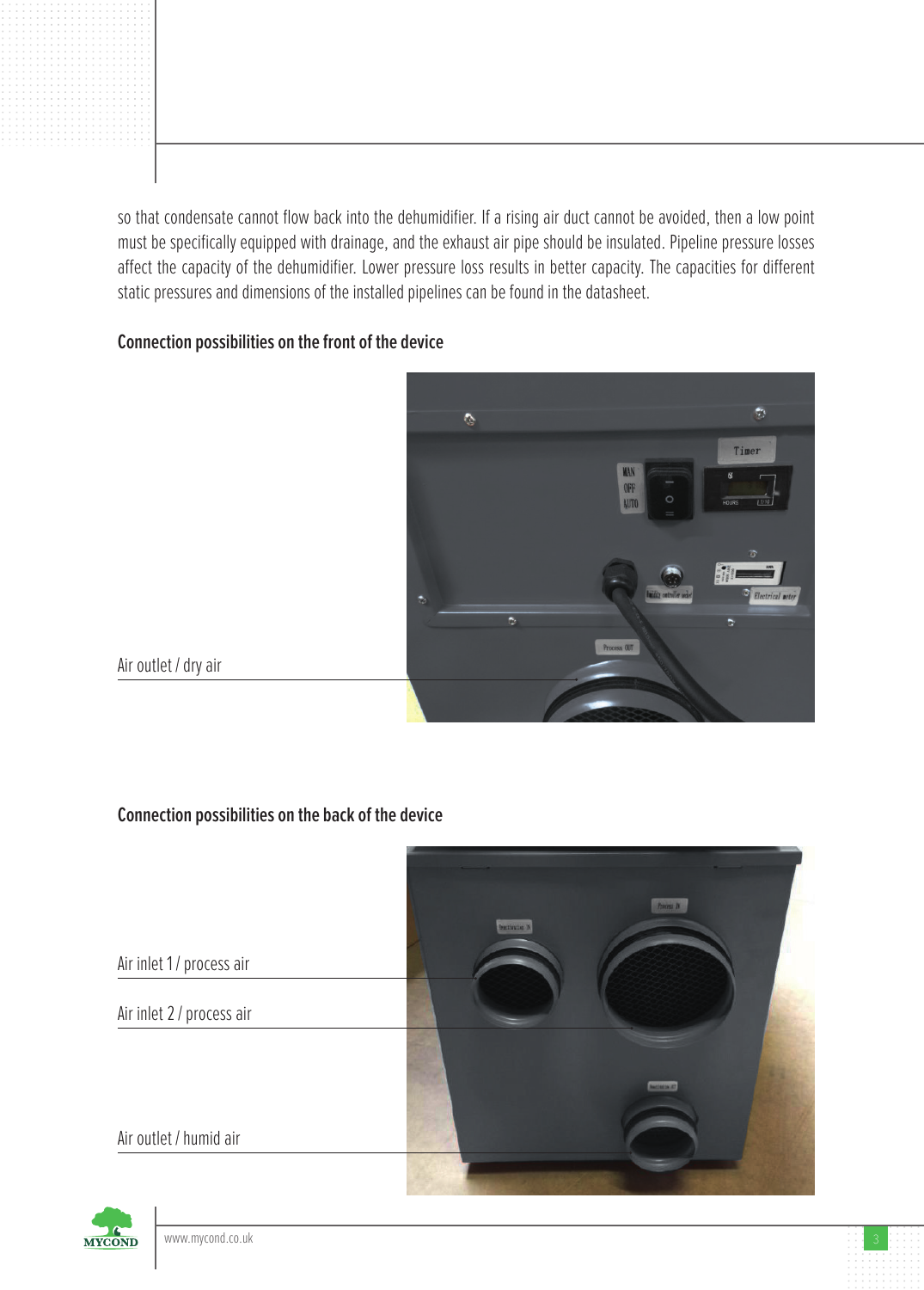#### **Dehumidifier inside the room to be dehumidified**

The outlet of the humid air is connected to the outside air. The process air inlet has two connecting pieces to create pressure equalisation between the room to be dehumidified and the ambient air. The right inlet connecting piece should be connected to the outside air with a pipe. The left inlet connecting piece can be left open if the dehumidified room is well sealed from the surroundings. If the room to be dehumidified is not adequately sealed from the outside air, then throttling should be installed on the left inlet connecting piece. If the inlet drawing air in from the room is throttled, the dehumidifier creates overpressure in the room, which prevents the outside air from flowing into the room to be dried. Make sure that the dry air can blow out freely.

Air humidifier outside the room to be dehumidified: The outlet for the dry air is connected via a pipe to the room to be dehumidified. If particularly low moisture content is required, then a process air inlet should also be connected to the room. If the room to be dehumidified is not sealed adequately, then overpressure should be created by throttling the operating air flow of the process air from the room to be dehumidified.

### 3. OPERATION

- 1. Check whether both air equalisation throttles are open, if they are present, and whether the air flows in the pipes are not obstructed in any way.
- 2. Make sure the filter is fitted properly.
- 3. Check whether the input fuse has the strength called for in the datasheet (16 A).
- 4. Plug in the connector into a 16 A power outlet protected with a residual current operated circuit breaker.
- 5. Before switching on, read the hours of operation as well as the energy meters in order to use them to prepare an invoice after the drying operation.
- 6. Start the dehumidifier by pressing switch B. You have a choice between permanent dehumidification operation (ON) and regulated operation via an external hygrostat sensor (accessory). If this is the case, set the function to "AUTO".

| A. Operating hours meter                                                       | I.                   | 感                                                              |
|--------------------------------------------------------------------------------|----------------------|----------------------------------------------------------------|
| B. On/Off/AUTO (main switch)                                                   |                      | Timer<br>OFF<br>$\circ$<br>AUTO.<br>HOURS                      |
| C. Power cord                                                                  |                      | I                                                              |
| D. Hygrostat connection<br><b>△ Strong esslectricity!</b><br>Do not touch it!! | $\mathfrak{S}$<br>B. | බ<br><b>Itality</b> cataller servi<br><b>Electrical n</b> eter |
| E. Energy meter (kWh)                                                          |                      |                                                                |

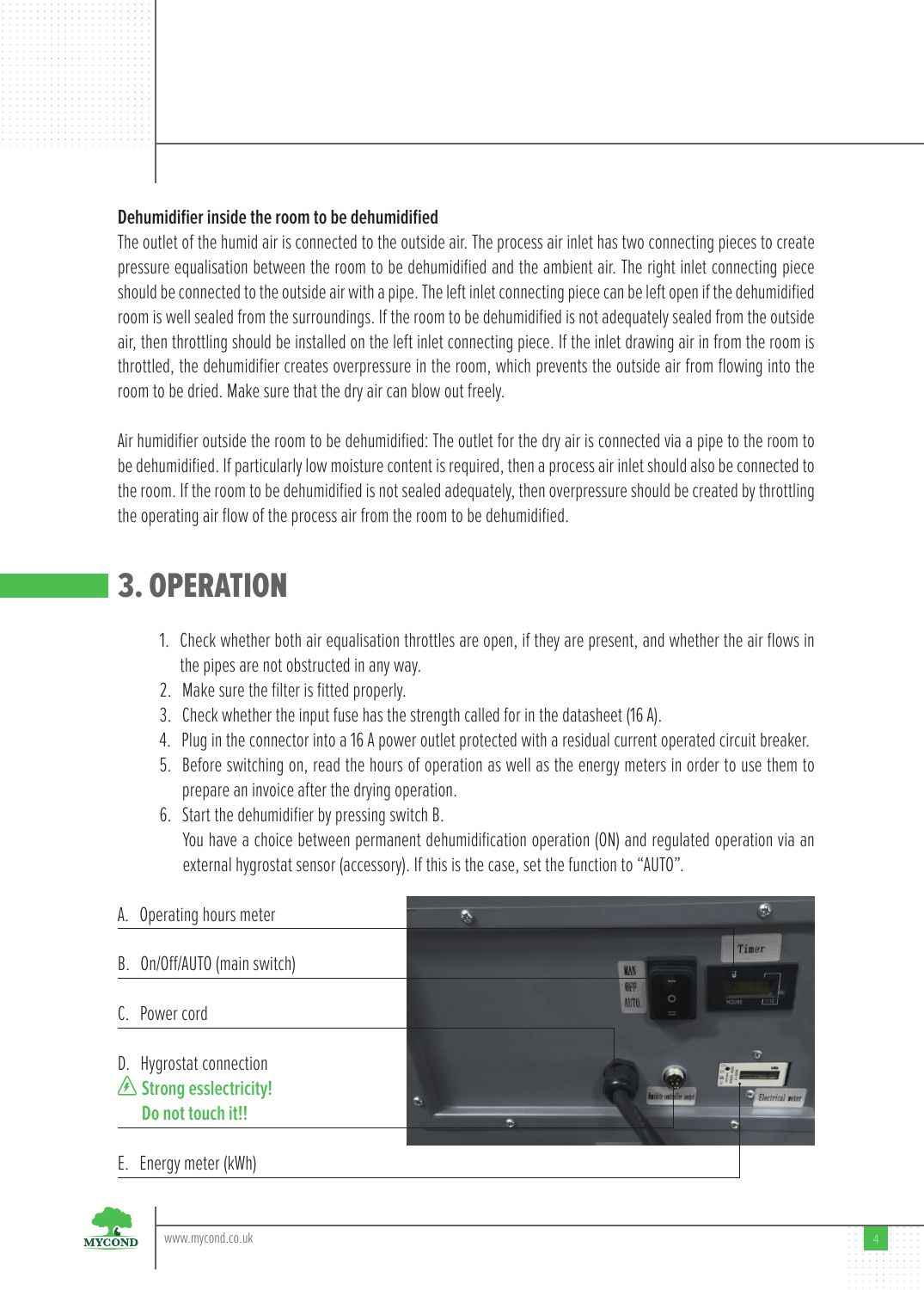# 4. MAINTENANCE/SERVICE

### ATTENTION

Always unplug the unit first before any maintenance, cleaning or work on the compressor.

- 1. Remove the cover from the housing and blow it out with compressed air. Do not work with water!When cleaning the outer panels with water, the entire panel must first of all be dried before switching the unit on.
- 2. Regularly check the cable fastening of the feed power outlets and the cable connectors. Cables and connectors that are not okay must be replaced
- 3. Installation and repair work should only be carried out by a specialised workshop. If this work is performed by third parties, then this voids the warranty and liability.

## 5. TECHNICAL SPECIFICATIONS

| <b>Type</b>                                                         | <b>MYCOND DESS-80</b> |
|---------------------------------------------------------------------|-----------------------|
| Dehumidification capacity kg/h (at 26°/60% r.H.)                    | 3.4                   |
| Electrical connection (V/Hz)                                        | 230/50Hz              |
| Power consumption (kW)                                              | 1.4                   |
| Current consumption (A)                                             | 6                     |
| Fuse protection for in-house installation (A)                       | 16                    |
| Length / width / height (mm)                                        | 395 / 335 / 410       |
| Weight (kg)                                                         | 20.8                  |
| Loudness level at max. speed (3m) dBA                               | 46                    |
| Protection class (IP)                                               | IP 44                 |
| Humid volumetric flow rate $(m^3/h)$                                | 50                    |
| Air volumes of process air $(m^3/h)$                                | 330                   |
| Ambient temperatures (°C)                                           | $-20^{\circ}60$       |
| Diameter of dry air connection (front side) (mm)                    | 125                   |
| Diameter of air inlet connection for process air 1 (back side) (mm) | 125                   |
| Diameter of air inlet connection for process air 2 (back side) (mm) | 80                    |
| Diameter of air outlet connection for humid air 1 (back side) (mm)  | 80                    |

# **ATTENTION**

The technical data can change during the course of ongoing development without prior announcement. Some of the values are approximate values.

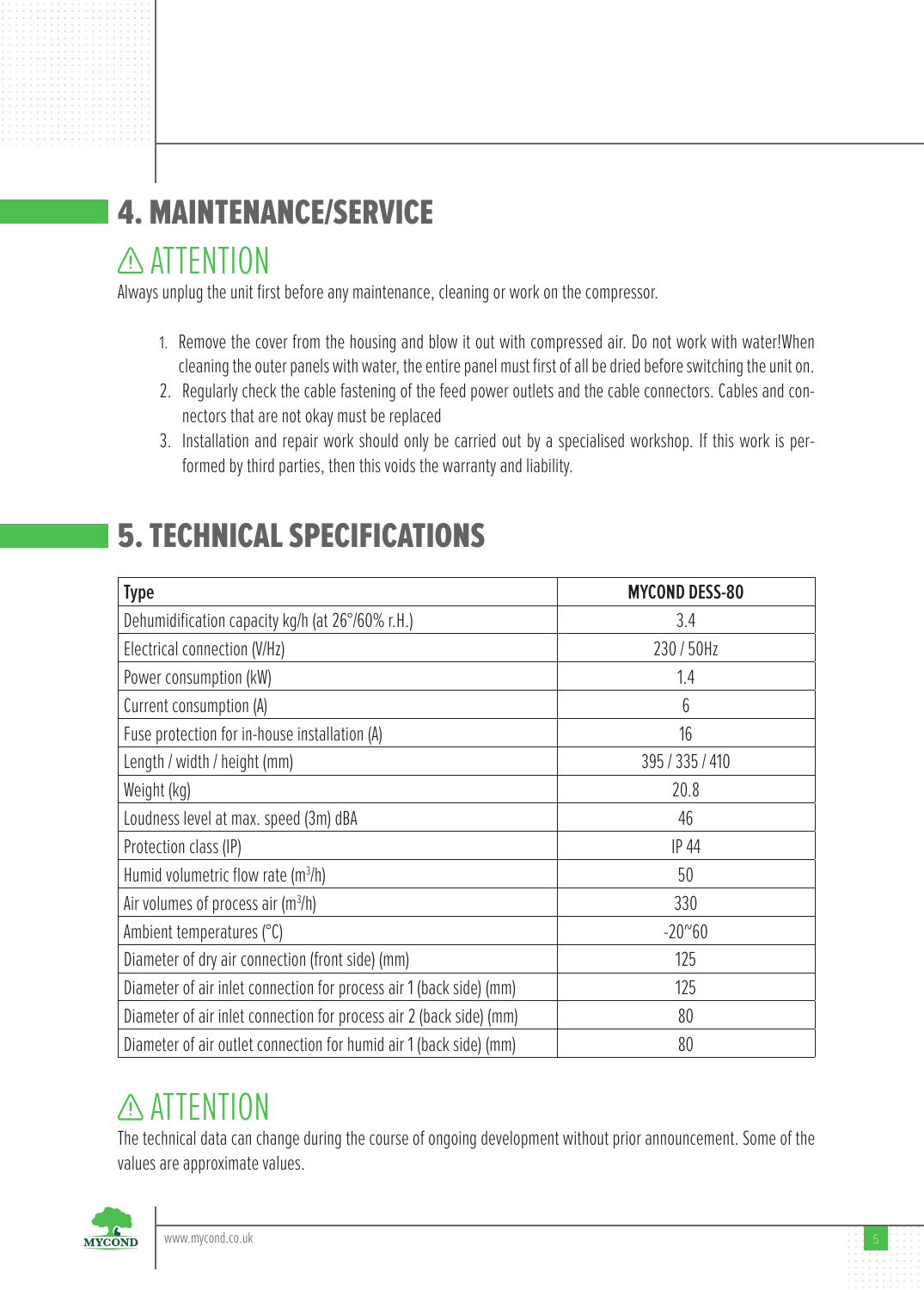# 6. TROUBLESHOOTING

## **A WARNING**

All the maintenance work listed below must be carried out with the power switched off, i.e. with the plug removed.

| <b>PROBLEM</b>                                | <b>CAUSE</b>                         | <b>Execution</b> | <b>SOLUTION</b>                                                                                                                                                     |
|-----------------------------------------------|--------------------------------------|------------------|---------------------------------------------------------------------------------------------------------------------------------------------------------------------|
| <b>Motor switches off</b><br>during operation | Overheating of the fan unit          | U<br>U<br>AST    | Possible overload (check<br>connections and hoses)<br>Ambient temperature too high<br>(room temperature may be a<br>max. of 40 $^{\circ}$ C)<br>Fan motor defective |
|                                               | No current to the unit               | U                | Connect device; check fuse.                                                                                                                                         |
|                                               | Switch not switched on               | U                | Turn on the switch                                                                                                                                                  |
|                                               | Turbine blocked                      | U                | Eliminate the reason for the                                                                                                                                        |
|                                               |                                      |                  | blockage                                                                                                                                                            |
|                                               | Air inlet or outlet blocked          | U                | Switch off the machine and                                                                                                                                          |
| Motor doesn't run                             |                                      |                  | let it cool down; then check                                                                                                                                        |
|                                               |                                      |                  | the connections and hoses                                                                                                                                           |
|                                               | Switch broken off                    | AST              | Request a replacement switch                                                                                                                                        |
|                                               | Wiring loose                         | AST              | from the dealer or Preair<br>Check the wiring and tighten                                                                                                           |
|                                               |                                      |                  | if necessary                                                                                                                                                        |
| <b>Motor runs but</b>                         |                                      |                  | Remove the impeller from                                                                                                                                            |
| impeller turns                                | Defective rotor or motor             | AST              | the housing and then clean or                                                                                                                                       |
| irregularly or scrapes                        |                                      |                  | repair it                                                                                                                                                           |
| <b>Unit vibrates</b>                          |                                      |                  |                                                                                                                                                                     |
| excessively                                   | Accumulation of dirt on the impeller | U                | Clean the impeller                                                                                                                                                  |